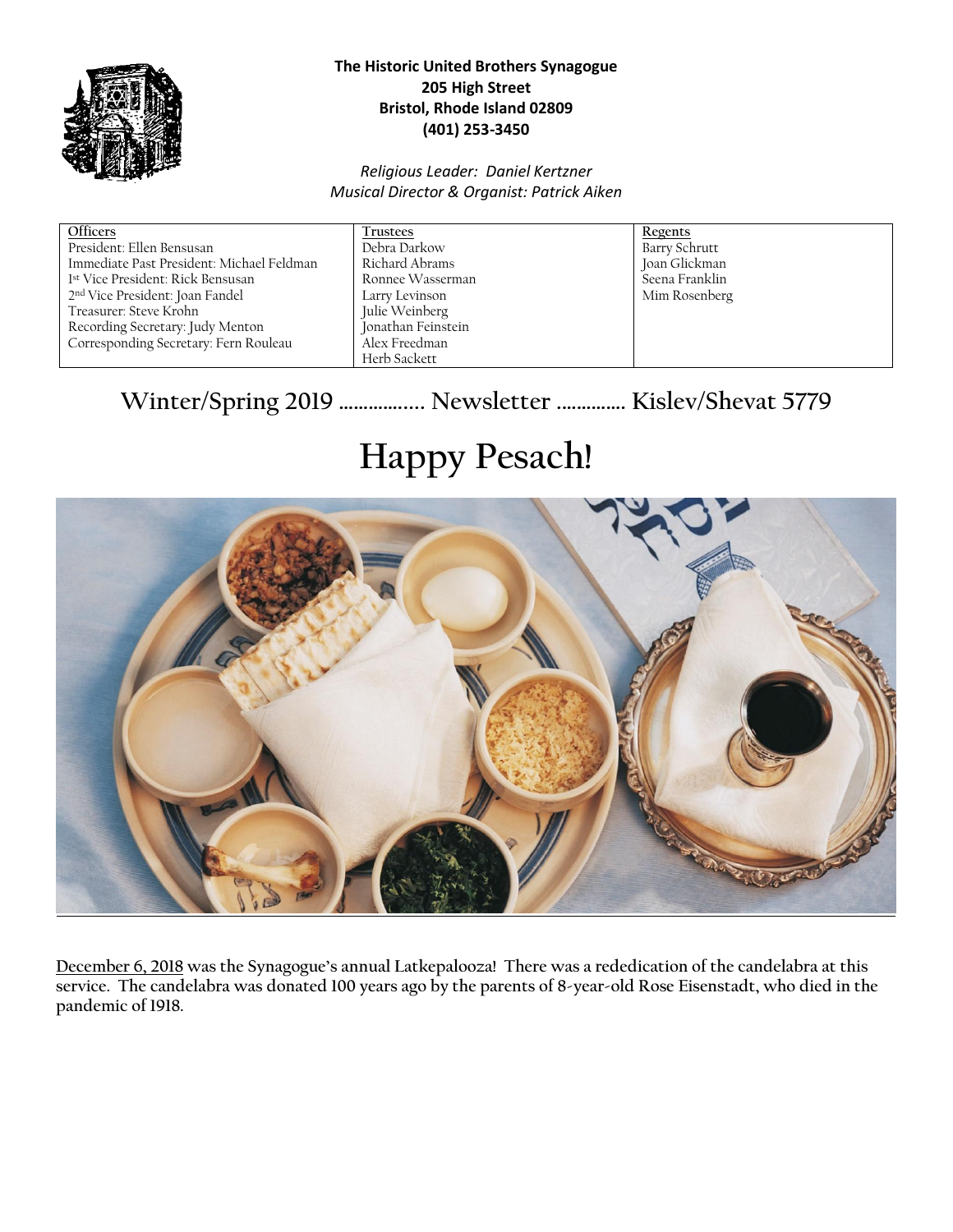**January 11, 2019 was the Synagogue's annual Wine and Chocolate Shabbat (Hosted by Seena Franklin and Mike Burk and Steve Krohn).** 





**February 1, 2019 – Deuteronomy 7-8: For the Lord your God is bringing you into a good land, a land with streams and springs and fountains issuing from plain and hill; a land of wheat and barley, of vines, figs and pomegranates, a land of olive trees and honey.**

**On Tu Bishvat it is traditional to eat the seven foods listed in this passage. It is considered a mitzvah to eat as many different fruits and nuts as you can. (This oneg was hosted by Michael Feldman and Faye Dion)**



March 1, 2019 – Shabbat Across America – Prior to services Shabbat Across America was celebrated. A world-wide event where congregations have a Shabbat Dinner.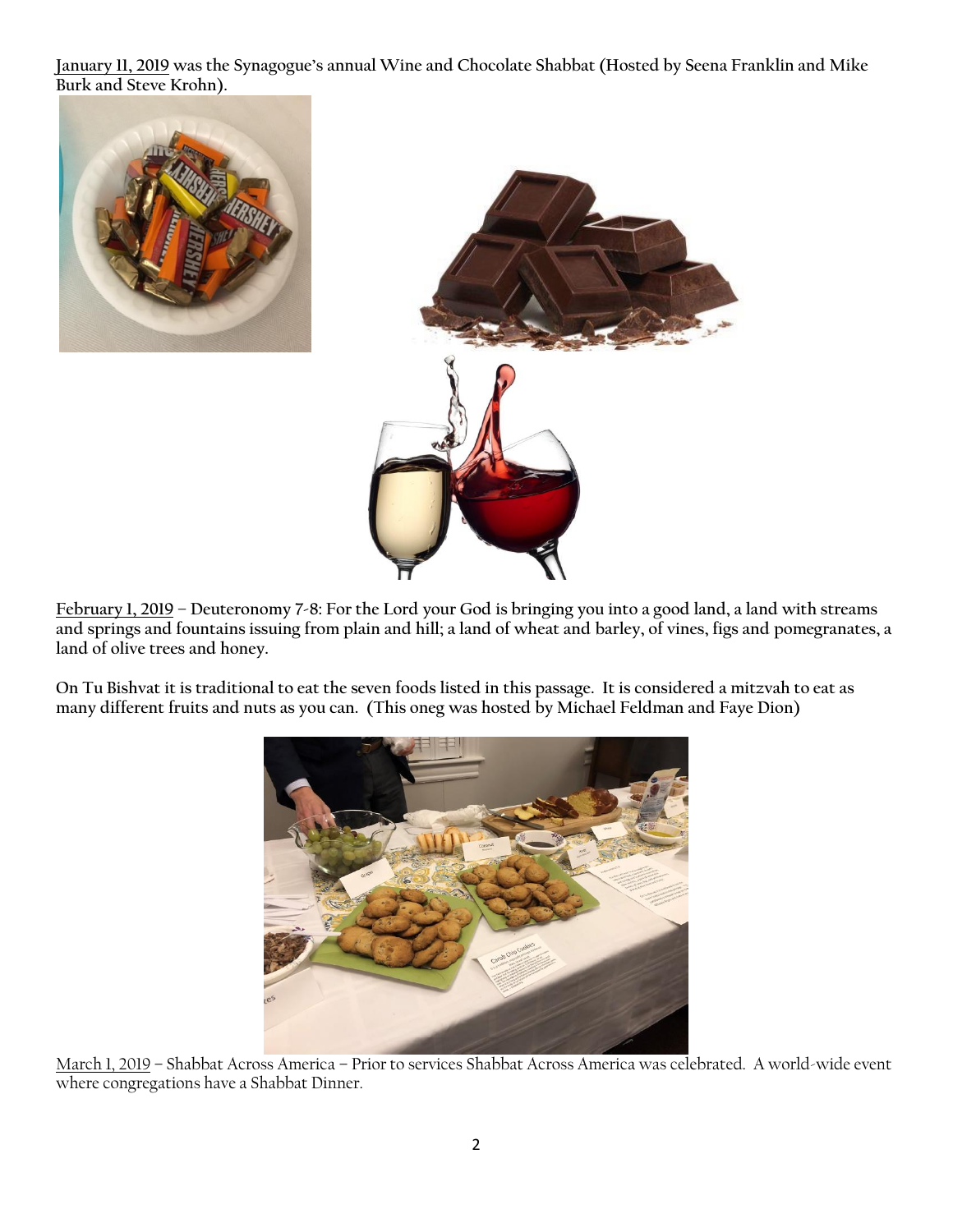#### **Presidents Message – Ellen Bensusan**

This will be my last Presidential message for United Brothers Synagogue. No, I am not going anywhere, but someone else will be stepping into the role soon. I want to take this opportunity to reflect back on what the last 4 years has meant to me and hopefully, to UBS.

I have to admit; I really didn't know what I was doing when I first took the President position. Sure, I had been involved in many social activities and was on the Board, but didn't understand what responsibility I would truly have. It was a steep learning curve as our Religious Leader left, a Rabbi was hired and resigned, critical building renovation decisions had to be made and a new Religious Leader was hired. While those responsibilities were somewhat difficult at times, the things that I will look back upon and remember most fondly were opportunities for creating new friendships and community involvement.

Over the past 4 years, UBS has developed a presence in the Bristol religious community. We had the chance to get to know our neighbors in faith through a program run by St. Mary's Church. Since that time, our monthly Shabbat services are often attended by various friends in the community who are not Jewish. No single event spoke louder for our community presence than our Shabbat service directly after the tragic Pittsburgh massacre when over 100 people showed up at the synagogue to support us in our grief. If the temple could have levitated that night from all the good will, it would have!

No one person can run an effective organization and UBS is no different. Rick and I had the good fortune this year to go to Ecuador where we visited a tribe in the Amazon rain basin. Their lodge and business is called the Anangu Community. Their community and eco-business' philosophy is based on the indigenous Leaf Cutter ants who all work as one unit to better the colony. While the Anangu Community has a director, that person's job rotates every few years, so that each person in the community shares responsibility. This is what we strive to accomplish at UBS … a shared responsibility for something we deeply care about.

I would like to thank everyone on the Board, members of the congregation, Daniel Kertzner and the Bristol community for the kindness and support you have given me over the past 4 years. It's been a journey that will continue in a different role, but I will still work to the shared goals of United Brothers Synagogue.

#### **Daniel's Message (Daniel Kertzner, Religious Leader)**

The seven weeks spanning from the second night of Passover to the holiday of Shavuot is known as "the omer" and connects the Exodus from Egypt with the giving of the Torah at Sinai. The Omer was an ancient Hebrew measure of grain. Biblical law (Leviticus 23:9-11) prohibited any use of the new barley crop until an omer was brought as an offering to the Temple in Jerusalem. The Omer period, then, marked the time of the harvest with a particular concern for a successful crop.

The Book of Leviticus (23:15-16) also commanded: "And from the day on which you bring the offering . . . you shall count off seven weeks. They must be complete." This commandment serves as the basis of the traditional practice of S'firat HaOmer, or "Counting the Omer." Each evening of the 49-day period, observant Jews say a special blessing, recite a set formula for counting each day, then read a psalm and a special prayer.

Passover is the holiday of liberation and freedom. The Haggadah reminds us that we are to see ourselves as if we too had come out of Egypt. The essential message of the holiday reverberates through the generations. Personally, the holiday provides an opportunity to move beyond limitations and narrow perspectives. And on a societal level, it is a call to work for an equitable and just society. Yet in the post-Passover period, new found liberties and freedom are fragile. Much like the harvesting of the barley crop in ancient times required care and attention every day, so to do the new shoots of freedom and new behaviors sprouted at Passover. In the current times, when we are trampling over each other's ideas in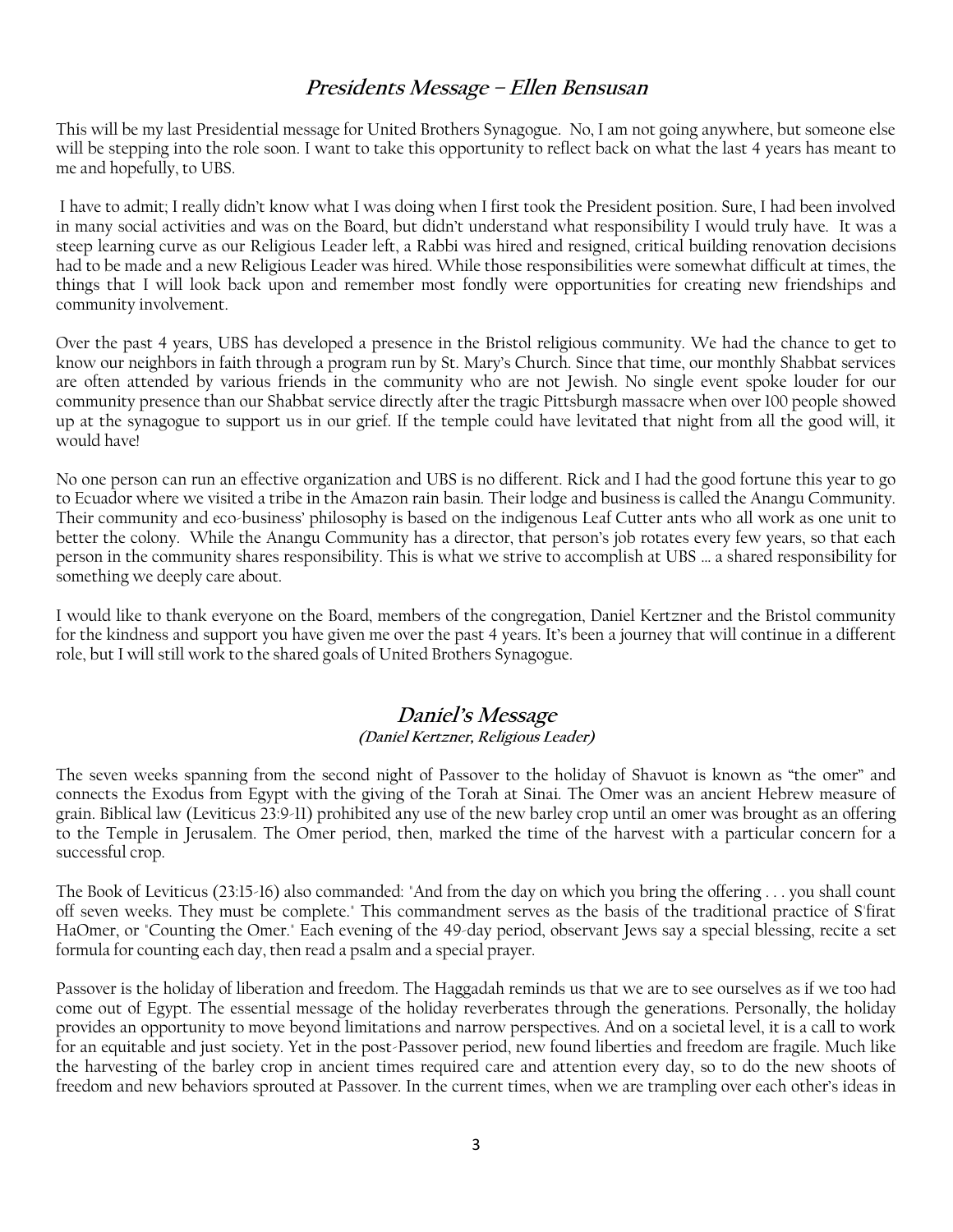the public sphere, it is all the more important to protect such new growth especially in the realm of civil liberty. In order then not to lose the liberation of Passover and to prepare for Shavuot, it is important to count each day. One day at a time and each day at its time, by counting the omer we ensure that we don't symbolically deviate from the path to Sinai unto one of the many well-worn paths that lead back to Egypt. May our journey through this omer period bring about full expression of the freedom and liberation birthed at Passover. And may we as individuals and as a community have the wisdom and courage to ground such expression through our actions and connections to each other.

# **GIFTS OF CARING AND SHARING.**

**"One who donates much charity becomes the richer for it."** UNITED BROTHERS GRATEFULLY ACKNOWLEDGES THE FOLLOWING SUPPORT

### **MEMORIAL FUND**

Judy and Andrew Matt in memory of Judith Kertzner Jerry Weiner in memory of Judith Kertzner Richard and Linda Mittleman in memory of Goldie Cohen Ronnee Wasserman and Herb Sackett in memory of Goldie Cohen

#### **YAHRZEIT FUND**

Alan Hassenfeld in memory his father Merrill L. Hassenfeld Marcia Rouslin in memory of her mother Esther Hazen Alter Herb Sackett in memory of his cousin Elaine Rodman Ellen Bensusan in memory of her father Seymour Block Steven Krohn in memory of his father Lewis Krohn Herb Sackett in memory of his sister Shirley Sackett Carol Feinstein in memory of her mother Dorothy Mirman Eleanor Radin in memory of her father Henry Turoff Joan Fandel in memory of her father Elliot Klasky Marcia Rouslin in memory of her father Albert Alter Carol Louison in memory of her husband Leonard Louison Herb Sackett in memory of his mother Evelyn Sergy Sackett Lewis Gold in memory of his mother Emily Gold Lisa Raiola in memory of her mother Phyllis Wurtzel Carol Louison in memory of her mother Lillian Silverman

#### **GENERAL FUND**

Daniel and Elyse Shea, Arnold Herman, Mari Ripp, Harold Gold, Mitchell and Stacy Leib

#### **BUILDING FUND**

Herb Sackett, Anya Rader Wallack, Ari and Erin Lehrner, Edith Morin, Carol Louison, Paula Reynolds, Harold Gold

# **CONDOLENCES TO**

Daniel Kertzner on the passing of his mother Judith Kertzner Jody and Shari Weiner on the passing of their father Jerry Weiner Rona Bishins on the passing of her husband Paul Bishins

# **WELCOME TO**

Evan Gallo as a new member of our synagogue